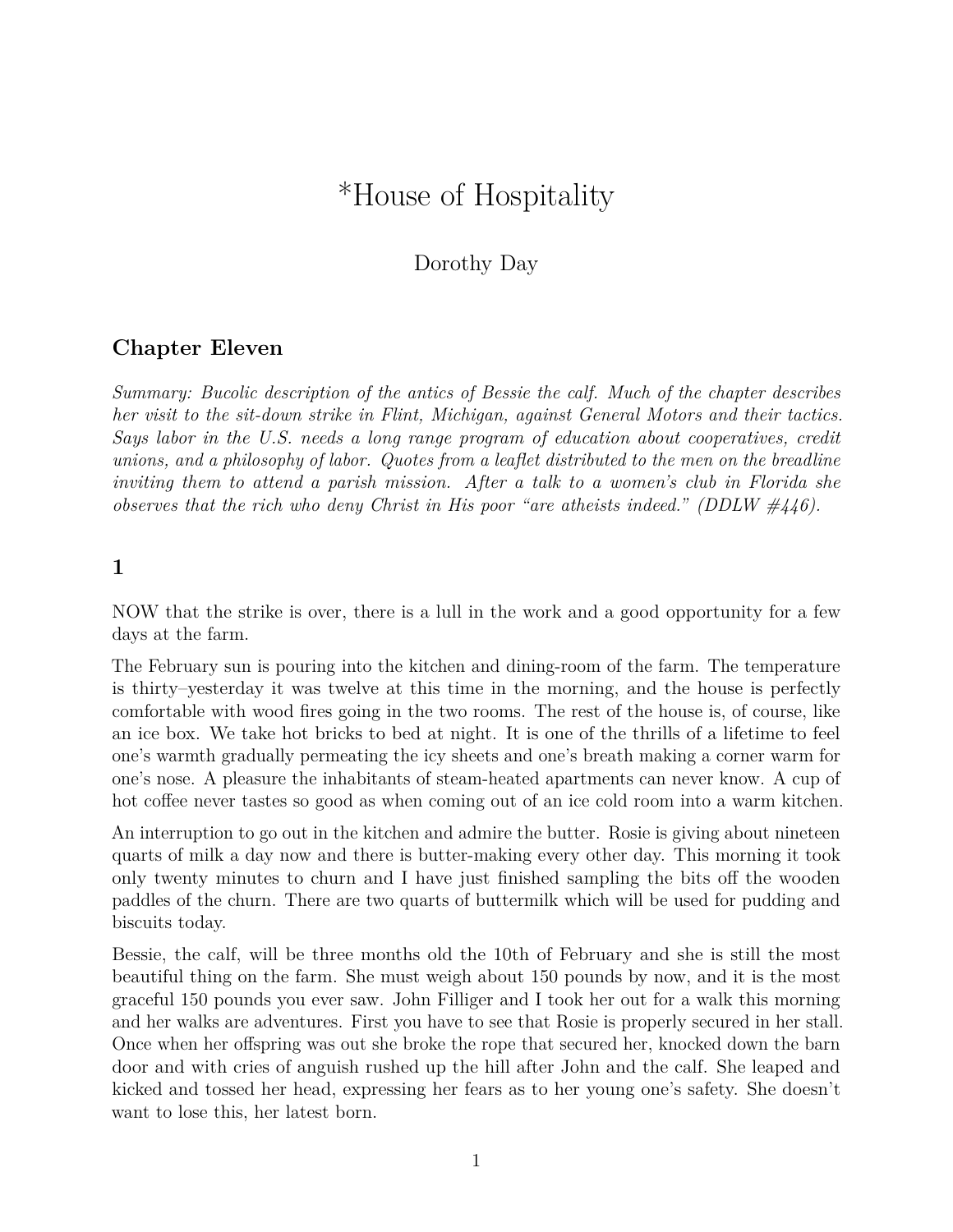This morning she mooed like a fog horn a few minutes as we took Bessie out with a chain about her neck, but otherwise she was quiet. Bessie has sprouting horns now and a set of teeth, and she is weaned, but passing through Rosie's stall, she made a dive for her. A little more breakfast wouldn't come amiss, she indicated. But she's off milk altogether now, so we heartlessly dragged her away and out into the fields around the house.

It was a good thing it was not icy out. Snorting with enjoyment she leaped and then started to run, pulling at the chain which John had wrapped around his hand. They raced down the hill together almost to the kitchen door, and then she pulled up prancing. Her small hoofs sounded hollow on the frozen ground and she danced a few steps gracefully, tossing her head. The dogs, Paprika and Kaiser, barked with excitement, not wanting to be out of anything that goes on.

Bessie likes the small world she has come into and went around sniffing appreciatively at the wood-pile and the table under the trees where the washing is done, and she left the print of her wet nose on every rock and log. The ax and saw she smelt and tossed her head at them. Then she was off again, this time up the hill, bounding madly in the cold sweet air. She is just as clean and white as when she was born.

The four black pigs are growing stout and lusty. When John goes out to pour the skim milk into their trough they dive madly into it, feet and all. One of them is Teresa's, a present from Mr. Breen, purchased with a check from a *Commonweal* review. She can't tell the pigs apart, however, and each time she comes to the farm on a holiday she has to pick one out all over again. "It's the one with the straight tail", she will say, and then the unaccommodating pig curls his tail up scornfully.

2

Part of the House of Hospitality has moved down to Easton. As we keep explaining, our idea of hospitality means that everyone with a home should have a guest room. Two women who help us with the paper and who are interested in our ideals, have moved into tenement apartments on Mott Street and use their spare rooms for those in need of hospitality. One of the striking stewardesses is staying in one apartment, and another woman temporarily out of employment is staying with our friend in the other.

Loretta O'Donnell has two of the girls from the House of Hospitality with her; during the day they work over in the Easton office on South Fourth Street, where the business office is now. There are two babies, and two guests whom we cannot really consider guests, since they have become part of our community during these past two years.

Lying on the couch while the chestnut logs snapped warmly in the big stove, I read Kagawa's *Brotherhood Economics,* which is one of the best and simplest accounts of the co-operative movement I have come across. Peter says he links up the idea of communitarianism and co-operatives very well, and I enjoyed reading his brief account of the mutual aid movement among the early Christians and communities of monks. It is a short book, and a simple book, surveying economics from an entirely fresh angle.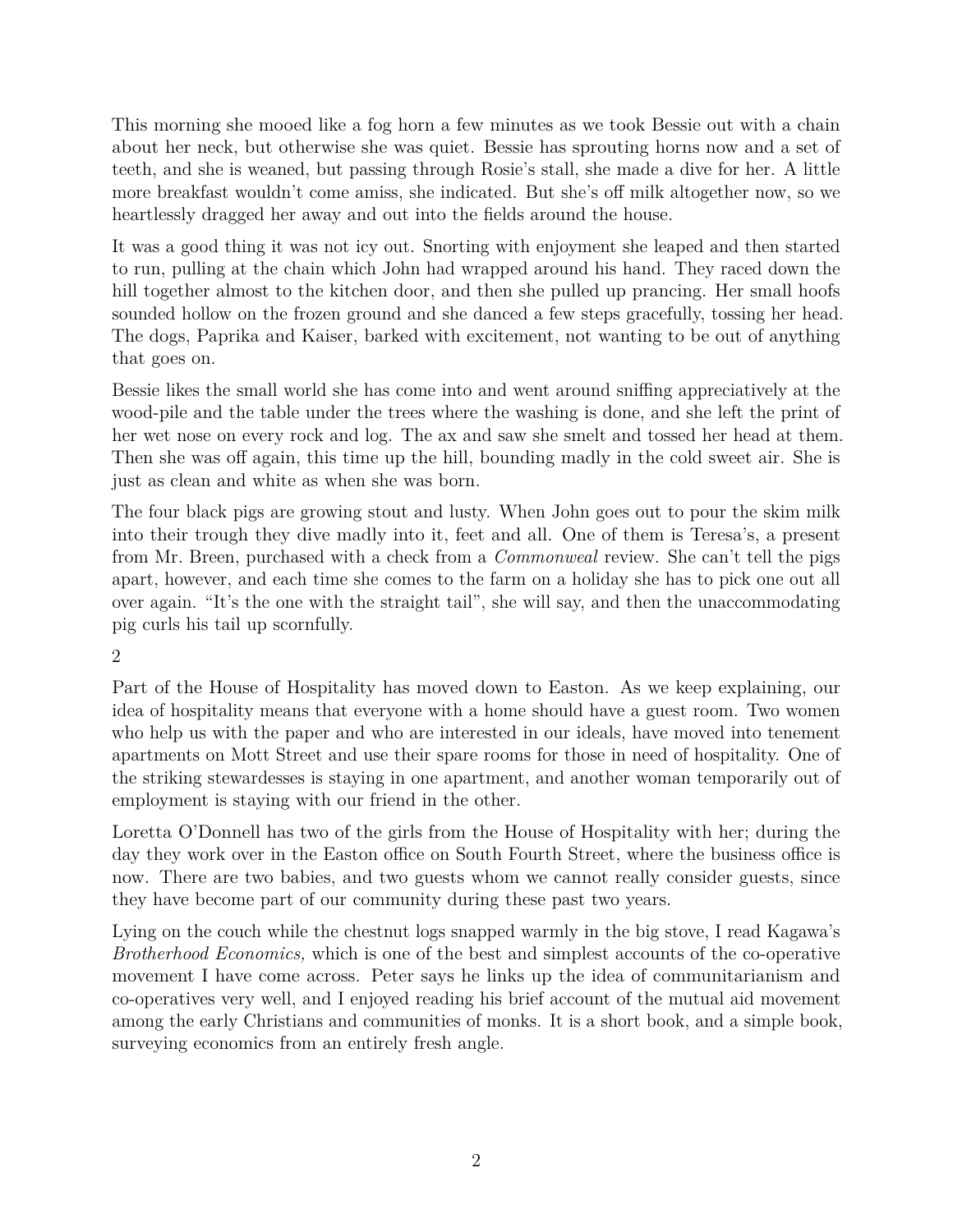## **3**

In Flint, Michigan. St. Antonino, who was Archbishop of Florence in the fourteenth century, anticipated Marx when he said that all value depends upon labor, whether of hand or head. He was a man who was called upon to pass judgment on many of the vexed economic problems of his day.

I was thinking of St. Antonino and labor's place in the scheme of things as I came up from Cincinnati, where I had been invited to visit Archbishop McNicholas. I was thinking that, now again, industrialists, bankers, merchants and labor leaders were looking to churchmen to make pronouncements on the moral aspects of our economic problems.

It was the moral aspect of the sit-down strike that was bothering the general public and since the general public gets only what the newspapers and radio present to them, and since neither churchmen, nor the general public can climb in windows of barricaded struck plants to talk to strikers and get a picture of the situation, I had to try to get that picture.

At present writing there are thirty major strikes going on all over the country. Last month, the General Motors strike and the sit-down tactics used at Flint were headline news. A picture of one sit-down strike will be more or less representative.

Flint, Michigan, is a small town about an hour and a half north of Detroit by bus. The main streets are paved, but most of the side streets are dirt roads. The houses are, for the most part, small and poor.

The two Fisher Body plants stretch for blocks and blocks. I could not get near the Chevrolet plant, which was held by the strikers, because the National Guard, 4,000 of them, guarded the entrances of all the streets that led to that plant. At some streets machine guns were set up. At all the streets the guardsmen came at you with shining bayonets if you approached. Most of the boys were young, school boys or factory workers, many of them unorganized workers themselves.

George Torr, who had been an auto worker for ten years, was driving me around. He was a paint sprayer, and went to work at seven every morning and worked until four or five in the afternoon. He felt the effects of the paint, he said. He and his fellow workers had to stand with arms uplifted, spraying headlights on cars, and when he asked the boss to get the workers a platform so that they would not have to stand in a torturing position all day, his request was disregarded. Six weeks passed and they asked again. A third request would have cost them their jobs.

It was the speedup which bothered the men most. The workers packed tightly around the cars, with not a second off to get a drink of water or go to the toilet. It was only recently that they got five minutes off, morning and afternoon. The more money men made on the piecework plan, the more the speedup, in order to cut down the wages.

"When I get home nights, I can only eat and fall into bed," Torr said, "Eight o'clock was my usual bedtime. Eat, sleep and work that's all my life is."

Torr is a young man–his mother is only 45–and he has two children, eight years old and twenty months. His job during the strike was on transportation duty, driving organizers and strikers around.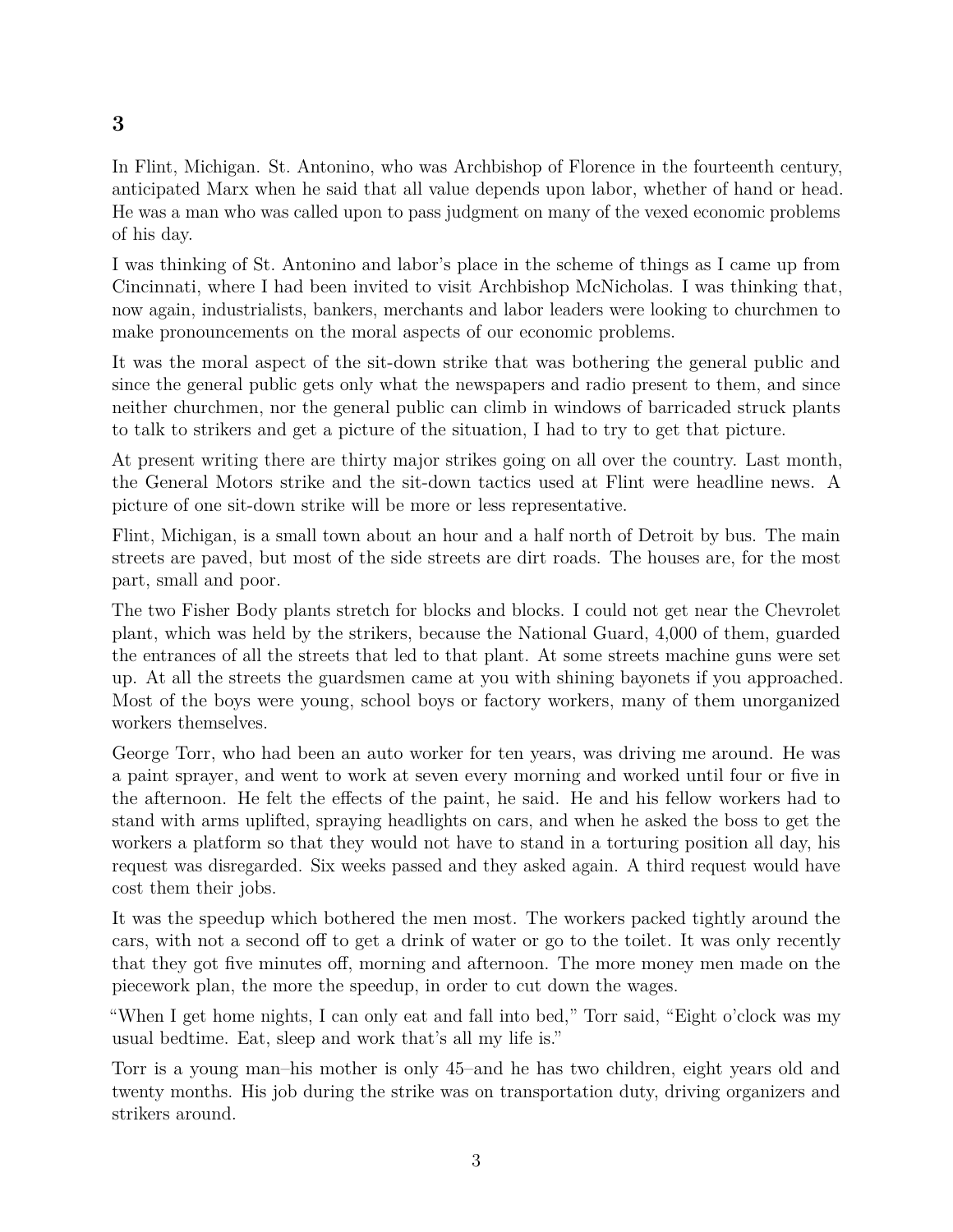It was around 11 o'clock when we drove up to Fisher Body No. 1, where the strike started. Only one end of the long plant was occupied by the four or five hundred men. The plant stretches a long way down the street and the front is faced with a strip of lawn, but no riot fences. The whole length of the building is open, so there were strikers standing guard at every window. A wooden box had been built up as a platform at one window so that it was possible to clamber up to the window and climb in more or less as one would straddle a fence. Half a dozen guards were here to examine the visitors' credentials. Only those newspaper reporters were allowed in who possessed Newspaper Guild cards (a new tactic with strikers who are not afraid to antagonize the press since they believe it is on the side of capital anyway).

*The Catholic Worker* is generally recognized as a labor paper, as well as a religious one. Many of the men were familiar with the paper, so it was easy to get permission to go into the plant.

Inasmuch as the sit-down strike has been used as a non-violent tactic to prevent scabs from taking the jobs of the workers' and to prevent the employer from removing the machinery and thus depriving the worker of his right to work and earn a living, we of *The Catholic Worker* have upheld it. Objection has been made that the men wreck the plants they occupy, but I went all over the Fisher Body plant and saw no evidence of deliberate injury.

Of course the men slept on piles of upholstery and seat cushions which they made into beds, and so without doubt some materials were damaged. But the law against smoking on the main floors of the plant was upheld and the men smoked only in the cafeteria in the basement.

Another small depredation was the use the men made of a bolt of unbleached muslin from which they tore hundreds of strips to use as scarfs.

"That's in case of tear gas attack," Henry Van Nocker, secretary of Local 156 of the union told me. "The gas is soluble in water and the men wet the scarfs and use them so they can keep up the fight.

The men were divided into shifts and there were hundreds of them sleeping in different parts of the plant. The building being open to the street, and a warrant out for the arrest of the sit-downers, the men expected an attack at any time, and they were ready for it.

Though the sit-down strike is a non-violent tactic, the men were ready to repel efforts to evict them, and during the forty-one days of their siege, they had fashioned themselves clubs which hung at their belts, and there were boxes of heavy hinges and bolts ready to be used as missiles.

These were their arms, and their preparations seemed pitifully inadequate to me in view of the machine guns and riot guns of the militia and the guards of the companies.

I talked with many of the men in the plant and their determination to hold out for recognition of their union and mitigation of the speedup was unanimous. Most of them were Americans, many of them Southerners, I was interested to hear of the square dances they went in for, introduced from the South. There were not a great many Catholics among them. There were\*\*some Hungarians, and Poles, however, and these were Catholics.

That night I attended a strike meeting in the hall of the Pengelly Building, a rickety old two-story frame block which the strikers had rented. Downstairs there was a restaurant,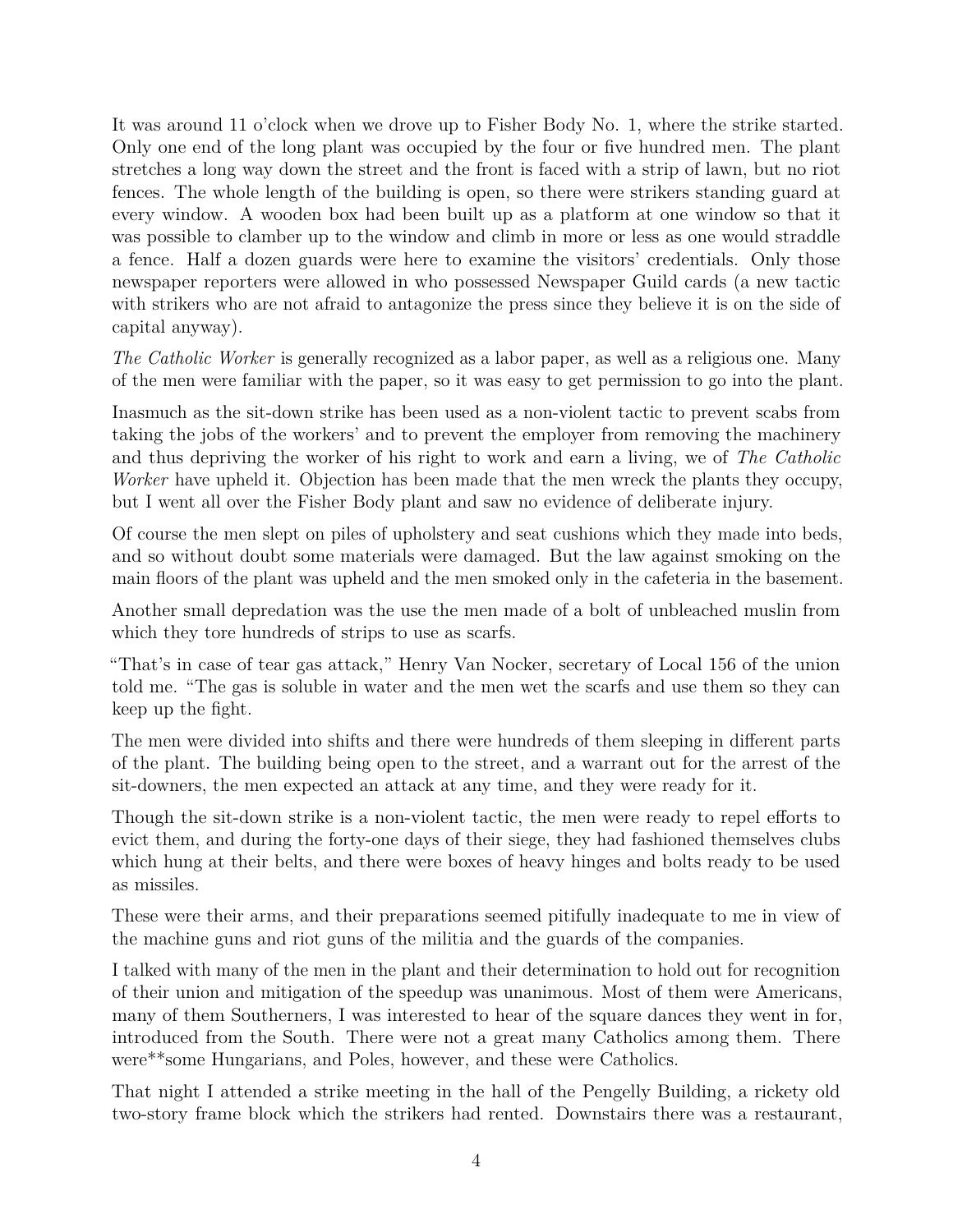upstairs union offices, and above that the hall which held about a thousand workers.

The meeting had been going on from seven-thirty and now it was almost eleven. There were young and old men, women and children. There were babies in arms and little ones sitting around the edge of the platform, thrilled at being out so late. They crowded the chairs, sat on the window sills and packed the doors.

Josephine Herbst was one of the speakers, a pro-communist writer, who came to report the strike; there was Adolph Germer, organizer and officer of the United Mine Workers' Union, of which John L. Lewis is president in addition to being leader of the Committee on Industrial Organization. After the meeting broke up, small groups remained in different parts of the hall talking and one group stayed to sing.

These were the people, these family groups, against whom the National Guard was called. I stopped in the publicity department downstairs and found Carl Haessler, one of the editors of the Federated Press in charge of the department. I had known him as a Socialist years ago and knew him to be thoroughly Marxist now in his philosophy. Students from the universities at Lansing, Michigan, and Madison, Wisconsin, were\*\*there assisting him, getting their first taste of actual strike work.

One young fellow, blond, wide-eyed, said that he majored in philosophy. "A good foundation," I commented, "for labor work."

"Oh, do you think so?" he said eagerly. "But I didn't get any Marx and Engels in college," he added regretfully, "no real modern philosophers except the aesthetes." I asked him if he had ever heard of Gilson and Maritain, but they were only names to him. He was interested that they were teaching scholastic philosophy in Chicago University and at Harvard.

These college students regard Marxism as a philosophy of life. Haessler also taught philosophy at the University of Illinois where I had gone years ago.

My reflections as I came away from Flint had to do with the future of labor in the United States. Not only the necessity for organization but the necessity for a long range program of action, for an educational program which would deal not only with co-operatives and credit unions but also a philosophy of labor. The C.I.O. is a trade union movement, and nobody wastes any time wondering whether John L. Lewis or John Brophy are Reds. The public in general knows that they are not. They are working to organize the industrial workers, those hitherto unorganized ones who make up the great masses of workers in this country. But what of the college students, the editors, the writers, the propagandists who take advantage of every labor struggle to get into it, inject the Marxist philosophy of life, and seek to sway the workers, and prepare them for the "final class struggle"?

Communism is a way of life and it is as a philosophy of life that it must be met. There was plenty of Communist literature, such as the *Daily Worker* and the *New Masses,* sold not only at the union headquarters, but also sent into the struck plants for the sit-downers to read and ponder over during the forty-one days they had interned themselves.

We point the need to Catholic students, not only of philosophy, but of journalism and of history, and of going to volunteer as apostles of labor and taking advantage as the Communist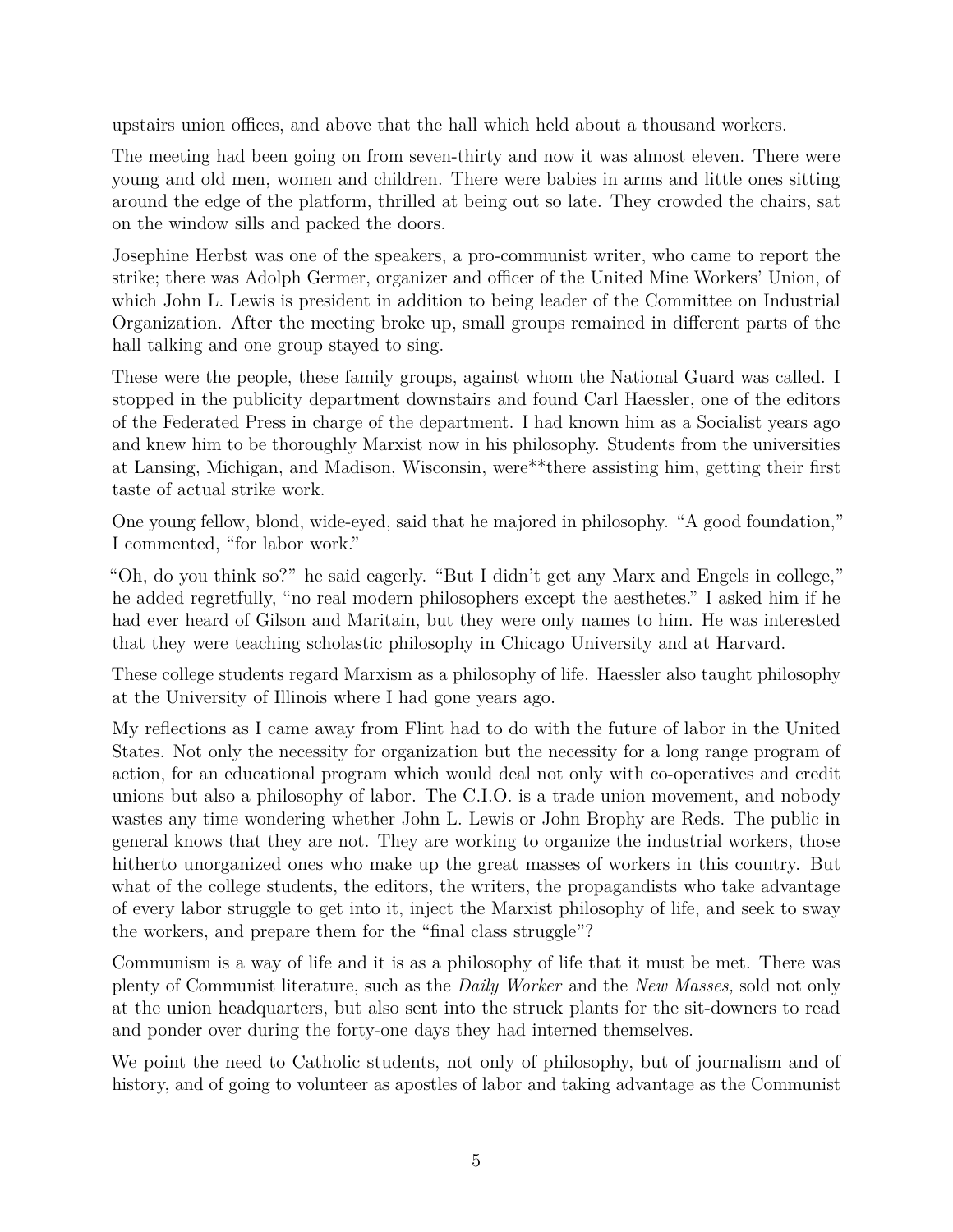does of the opportunities each strike offers to reach the masses, to learn from them and to teach them.

# **4**

Mott Street. There's no time now to have conversation with the men who come in for coffee and bread and cheese with us in the morning from six to nine. The store is packed full, the line extends down the block almost to Canal Street. They stand there in the rain and cold sometimes for half an hour before they reach the store.

This month there was a mission over on Baxter Street and we closed the store from nine to nine forty-five so that those who wished to, could go to Mass. Sometimes there were seventy-five who went and sometimes only twenty. "You can't preach the Gospel to men with empty stomachs," Abbe Lugan said.

We put out a little leaflet to distribute to the men. We said:

"We are not running this coffee line like a mission. We have no religious services. We are just trying to give you hot coffee and something to eat every morning. We hope you all will take copies of *The Catholic Worker* and read it and find out what we are trying to do here and in other cities where we have groups working.

"Naturally, we would like to have you get to Mass and make the Mission, those of you who are Catholics, and who might like to get to church for half an hour or so every morning this week. We'd like to urge those who are not Catholics to go, too.

"We want you to go because Christ, our Brother, is present there in the Blessed Sacrament. Christ Himself was a Worker, while He lived here on earth. St. Joseph, to whose care He was confided while on this earth, was a poor carpenter. They always lived in poverty, and Our Lord said of Himself:

"'The foxes have holes, and the birds of the air their nests, but The Son of Man has no place to lay his head.'

"Our Lord has a special love for each one of you, and they say that He is always more ready to give than we are to receive. So we do feel that we should urge you to go over to the church on Baxter Street, just to be in His Presence for a little while each morning.

"We want to ask you, too, to please pray for us all, and ask St. Joseph to continue his help, which makes our coffee line possible."

around the first of December when the line was just beginning, I remember one conversation a group of us had while we were having breakfast. It was a Sunday morning after Mass and the line had thinned down. There were a steeplejack, a sand-hog, a carpenter, a restaurant worker, and a mechanic talking and the subject was our industrial civilization, the machine and unemployment, the land and co-operatives. The wage system can be discussed thus with the unemployed, although you get only a half dozen or so at a time. Still, those you do reach, go out and talk to others. One of them spoke of large scale farming. He had picked cotton in the southwest at one cent a pound. You had to feed yourself, too. In the wheat fields it used